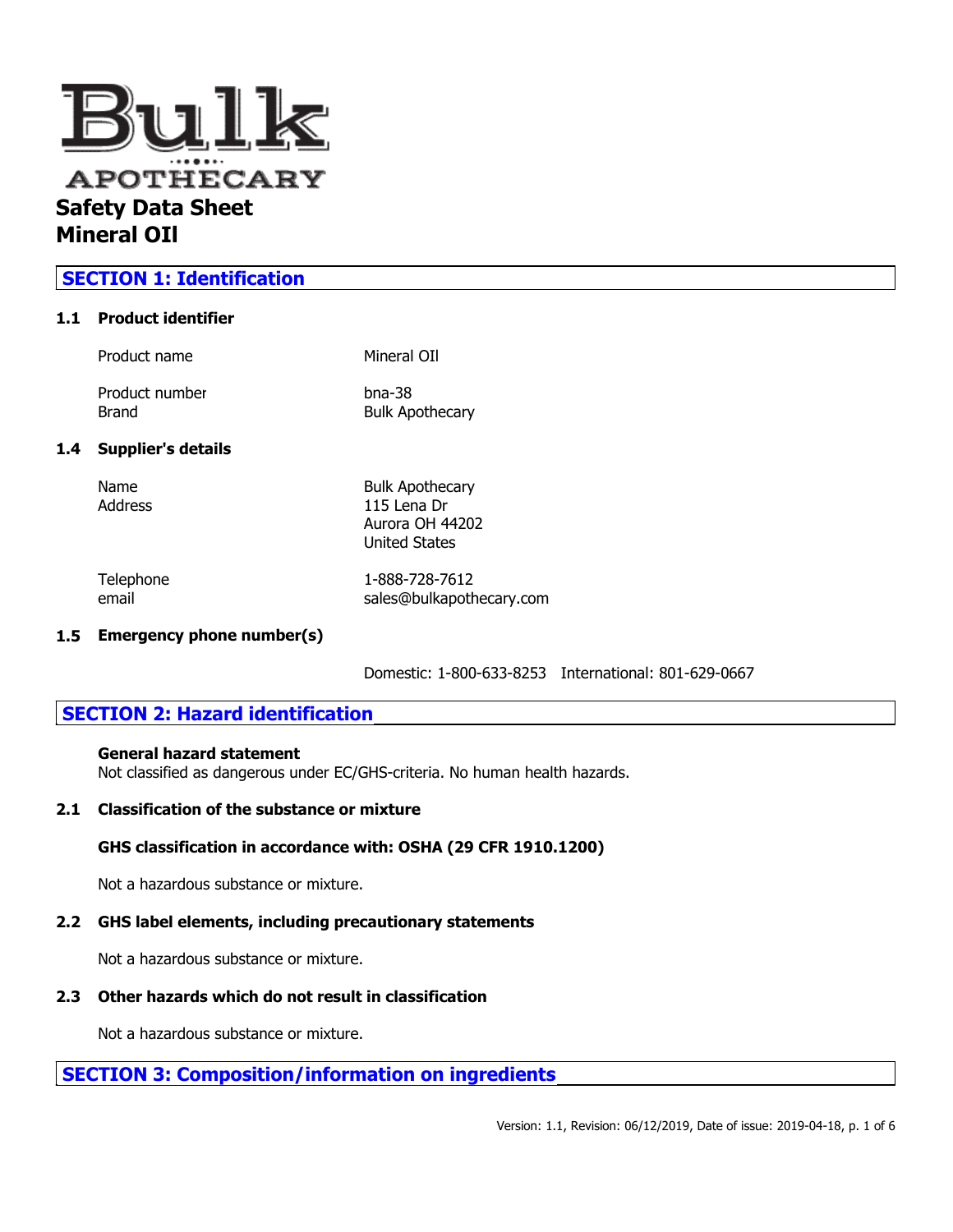# **Safety Data Sheet Mineral OIl**

### **3.2 Mixtures**

### **Components**

| 1. Mineral oil |               |
|----------------|---------------|
| Concentration  | Not specified |
| EC no.         | 232-455-8     |
| CAS no.        | 8042-47-5     |

## **SECTION 4: First-aid measures**

### **4.1 Description of necessary first-aid measures**

| If inhaled              | No emergency care anticipated. If mineral oil mist is present, see Section 8.                             |
|-------------------------|-----------------------------------------------------------------------------------------------------------|
| In case of skin contact | No emergency care anticipated. Wash skin with soap and water.                                             |
| In case of eye contact  | Flush eyes thoroughly with water for several minutes. Obtain medical<br>attention if discomfort persists. |
| If swallowed            | Do not induce vomiting. Obtain medical attention immediately. This is not a<br>toxic substance.           |

## **SECTION 5: Fire-fighting measures**

### **5.1 Suitable extinguishing media**

Dry chemical, carbon dioxide, waterfog, sand or earth. Do not use water as it may spread the fire.

### **5.2 Specific hazards arising from the chemical**

Do not direct a solid stream of water or foam into burning material; this may cause spattering and spread the fire. If a rail or tank truck is involved in a fire, ISOLATE for 800 meters (0.5 mile) in all directions. Shut off fuel to fire if it is possible to do so without hazard. If this is impossible, withdraw from the area and let the fire burn out under controlled conditions. Withdraw immediately in case of rising sound from venting safety device or any discoloration of tank due to fire.

### **5.3 Special protective actions for fire-fighters**

Self-contained breathing apparatus.

## **SECTION 6: Accidental release measures**

#### **6.1 Personal precautions, protective equipment and emergency procedures** Wear suitable protective equipment.

### **6.2 Environmental precautions**

Avoid runoff to sewers or waterways. Dike area of spill to prevent spreading and pump liquid to salvage tank. Waste: avoid washing into watercourses. Use methods consistent with local regulations or incinerate.

### **6.3 Methods and materials for containment and cleaning up**

Absorb on inert material such as sand, earth, vermiculite. Stop the leak if it can be done without risk. Floor may be slippery; use care to avoid falling.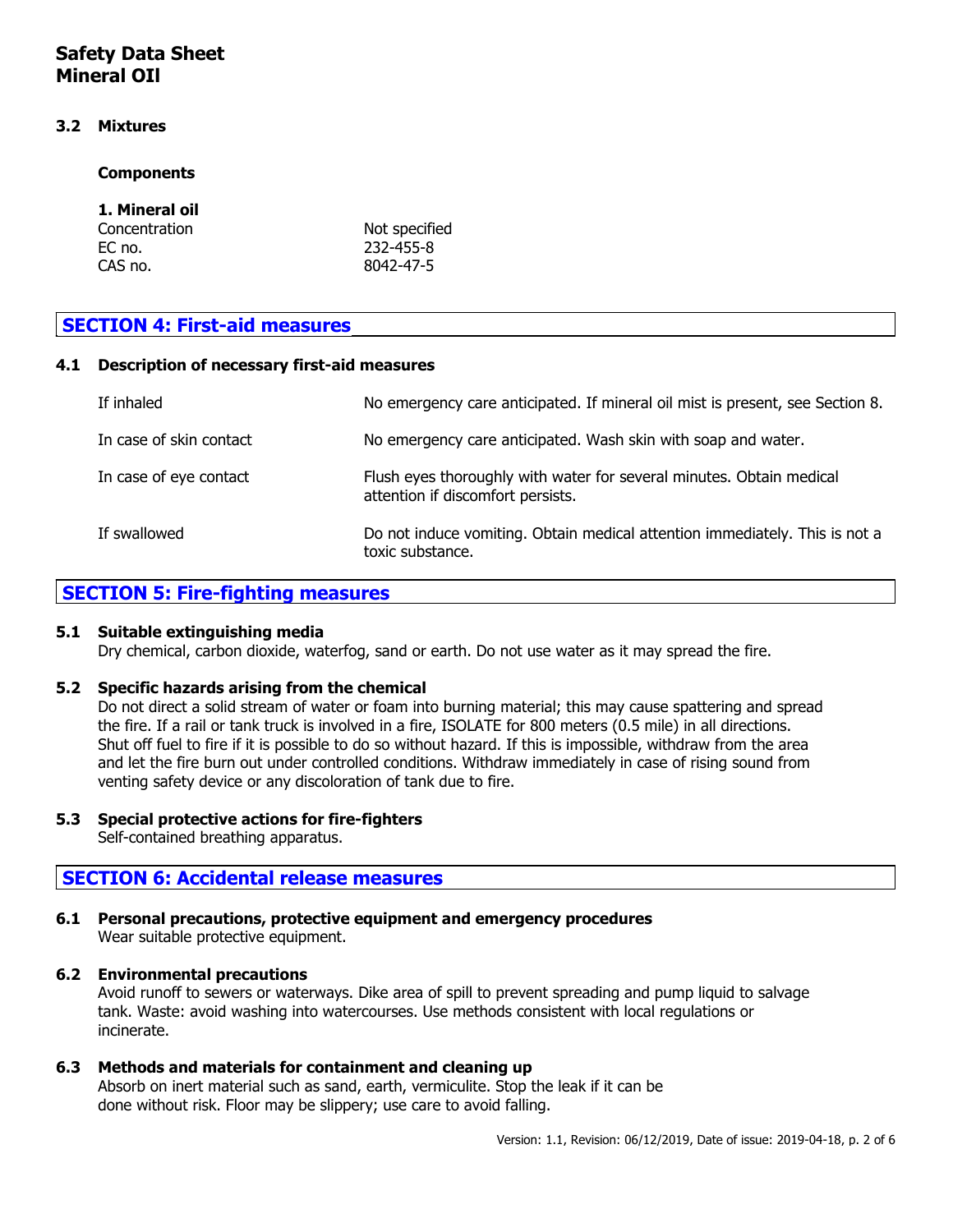## **SECTION 7: Handling and storage**

### **7.1 Precautions for safe handling**

Do not handle at temperatures  $> +40\,\mathbb{Z}$ , unless wearing appropriate protective equipment.

### **7.2 Conditions for safe storage, including any incompatibilities**

Keep away from heat, sparks and flame. Do not store at temperatures: >+40 C without proper safety review of storage equipment. Store protected from light.

## **SECTION 8: Exposure controls/personal protection**

### **8.1 Control parameters**

### **1. White mineral oil (CAS: 8042-47-5 EC: 232-455-8)**

TWA (Inhalation): 5 mg/m3; USA (ACGIH) USA. ACGIH Threshold Limit Values (TLV)

ST (Inhalation): 10 mg/m3; USA (OSHA) USA. NIOSH Recommended Exposure Limits

TWA (Inhalation): 5 mg/m3; USA (NIOSH) USA. NIOSH Recommended Exposure Limits

TWA (Inhalation): 5 mg/m3; USA (OSHA) USA. Occupational Exposure Limits (OSHA) - Table Z-1 Limits for Air **Contaminants** 

PEL (Inhalation): 5 mg/m3; USA (Cal/OSHA) California permissible exposure limits for chemical contaminants (Title 8, Article 107)

### **8.3 Individual protection measures, such as personal protective equipment (PPE)**

### **Eye/face protection**

Face shield or chemical splash goggles in case of splashing.

### **Skin protection**

Wear protective clothing, such as long sleeves to minimize skin contact.

## **SECTION 9: Physical and chemical properties**

### **Information on basic physical and chemical properties**

| Appearance/form (physical state, color, etc.)<br>Odor<br>Odor threshold<br>pH<br>Melting point/freezing point | Clear liquid<br>Mild Petroleum            |
|---------------------------------------------------------------------------------------------------------------|-------------------------------------------|
| Initial boiling point and boiling range<br>Flash point<br>Evaporation rate                                    | $>93.4$ CC (200 H)                        |
| Flammability (solid, gas)<br>Upper/lower flammability limits<br>Vapor pressure                                | $230 \square$<br>$<$ 0.1 kPa at 20 $\Box$ |

Version: 1.1, Revision: 06/12/2019, Date of issue: 2019-04-18, p. 3 of 6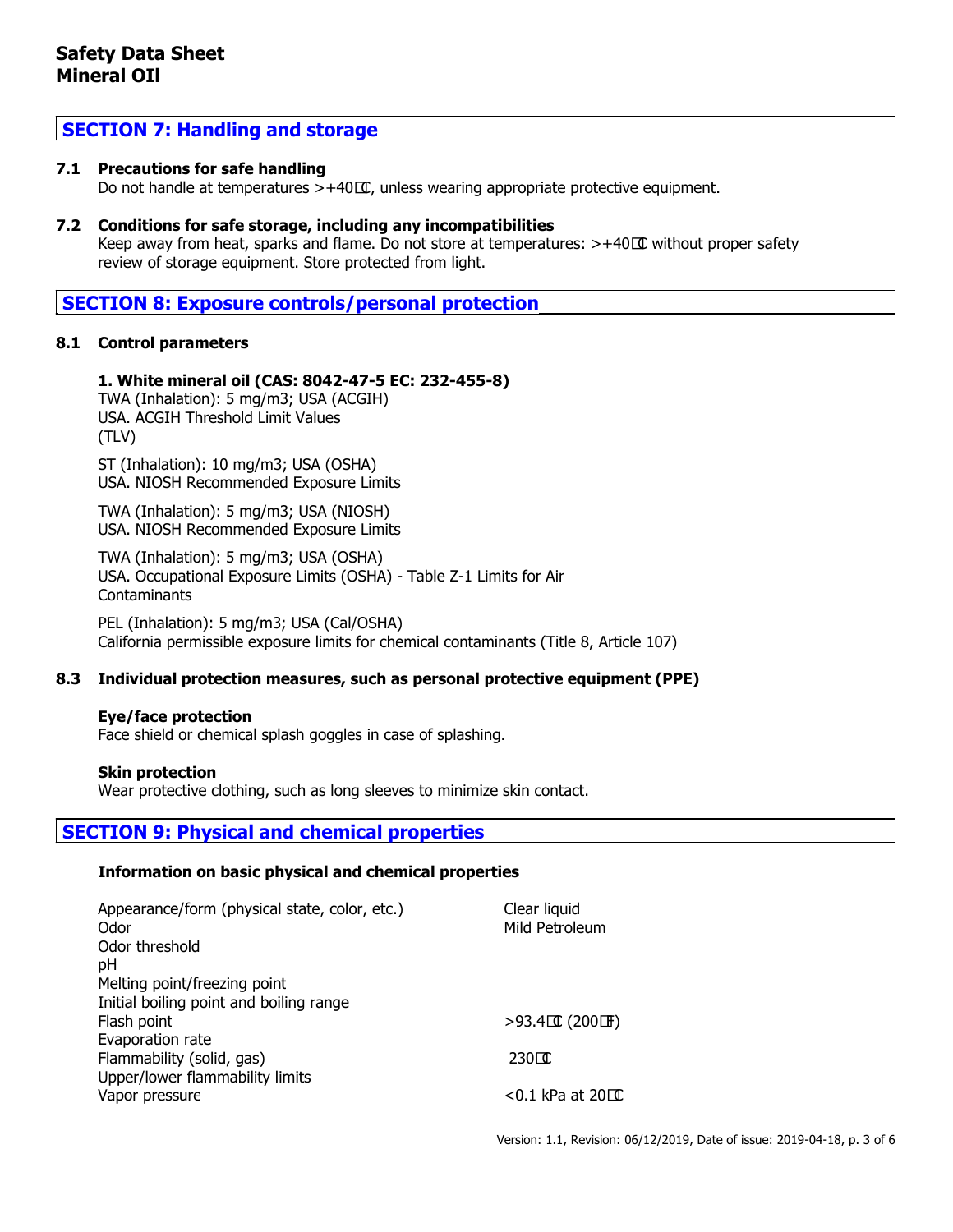# **Safety Data Sheet Mineral OIl**

Vapor density Relative density  $0.81 - 0.89$  g/cm3 at 20 $\Box$ Solubility(ies) Solubility(ies) Solubility(ies) Solubility(ies) This product is soluble in oil. Partition coefficient: n-octanol/water log POW: >6 Auto-ignition temperature Decomposition temperature Explosive properties Oxidizing properties

Viscosity  $> 20.5$  mm2 /s at  $40 \text{C}$ ,  $> 100$  SUS @  $100 \text{F}$ 

## **SECTION 10: Stability and reactivity**

### **10.1 Reactivity**

Stable

### **10.4 Conditions to avoid**

Extreme temperature and direct sunlight/ultraviolet light and strong oxidizing agents.

### **10.5 Incompatible materials**

Strong oxidizing agents

### **10.6 Hazardous decomposition products**

Will not occur.

### **SECTION 11: Toxicological information**

### **Information on toxicological effects**

### **Acute toxicity**

No evidence of harmful effects from available information.

## **SECTION 12: Ecological information**

### **Toxicity**

This product is stable in water, and can be mechanically separated from water. The water may be suitable for disposal in a biological waste water treatment plant.

## **SECTION 13: Disposal considerations**

### **Disposal of the product**

Dispose of in accordance with appropriate Federal, State and local regulations or incinerate.

# **SECTION 14: Transport information**

## **DOT (US)**

This product is not regulated

## **IMDG**

This product is not regulated

## **IATA**

This product is not regulated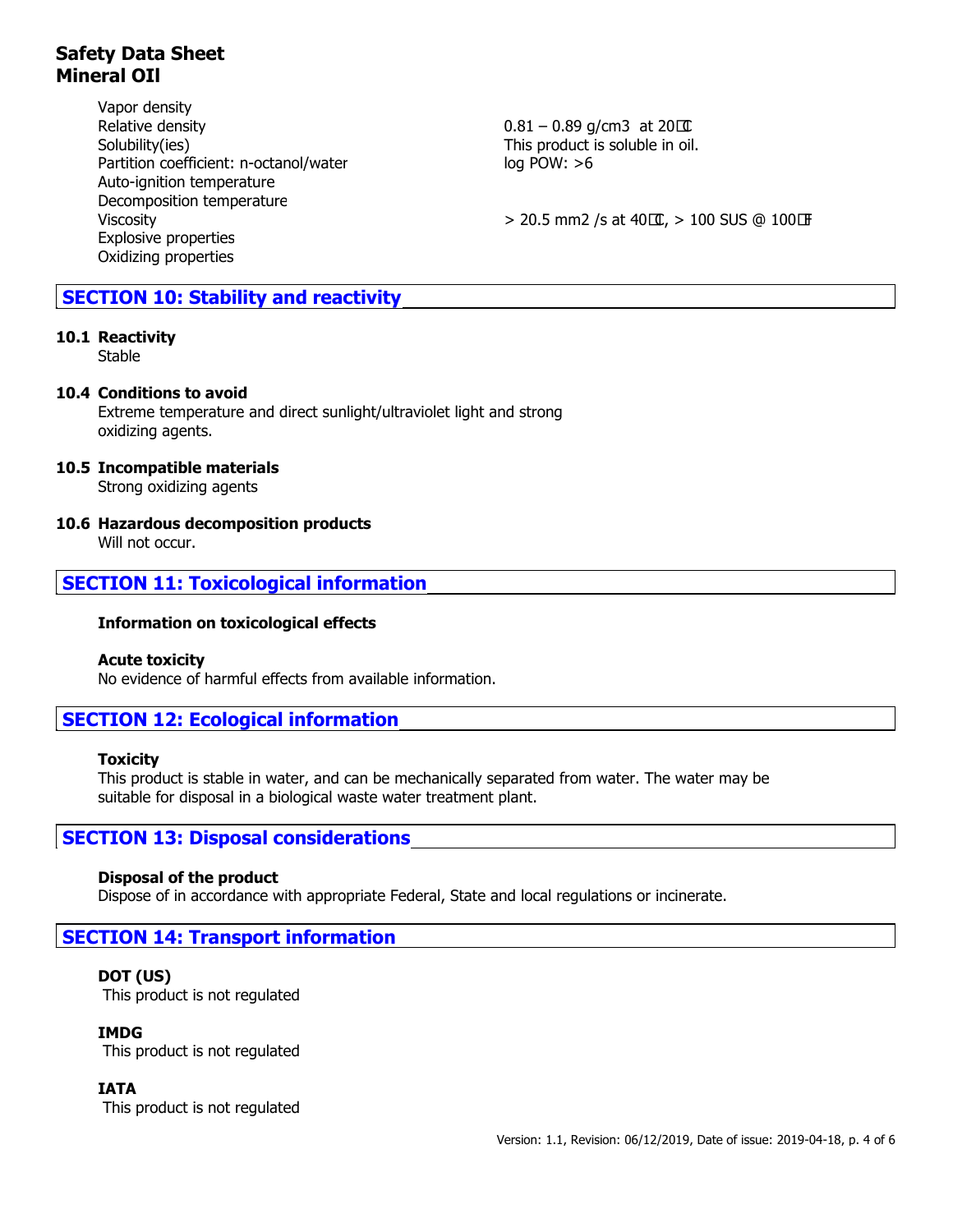## **SECTION 15: Regulatory information**

### **15.1 Safety, health and environmental regulations specific for the product in question**

### **SARA 311/312 Hazards**

No SARA Hazards

#### **SARA 313 Components**

This material does not contain any chemical components with known CAS numbers that exceed the threshold (De Minimis) reporting levels established by SARA Title III, Section 313.

#### **SARA 302 Components**

No chemicals in this material are subject to the reporting requirements of SARA Title III, Section 302.

### **Massachusetts Right To Know Components**

No components are subject to the Massachusetts Right to Know Act.

### **Pennsylvania Right To Know Components**

White mineral oil CAS-No. 8042-47-5

### **New Jersey Right To Know Components**

White mineral oil CAS-No. 8042-47-5

### **California Prop. 65 Components**

This product does not contain any chemicals known to State of California to cause cancer, birth defects, or any other reproductive harm.

### **HMIS Rating**

| <b>Mineral OII</b>         |   |
|----------------------------|---|
| <b>HEALTH</b>              |   |
| <b>FLAMMABILITY</b>        | п |
| <b>PHYSICAL HAZARD</b>     |   |
| <b>PERSONAL PROTECTION</b> |   |

### **NFPA Rating**



**SECTION 16: Other information**